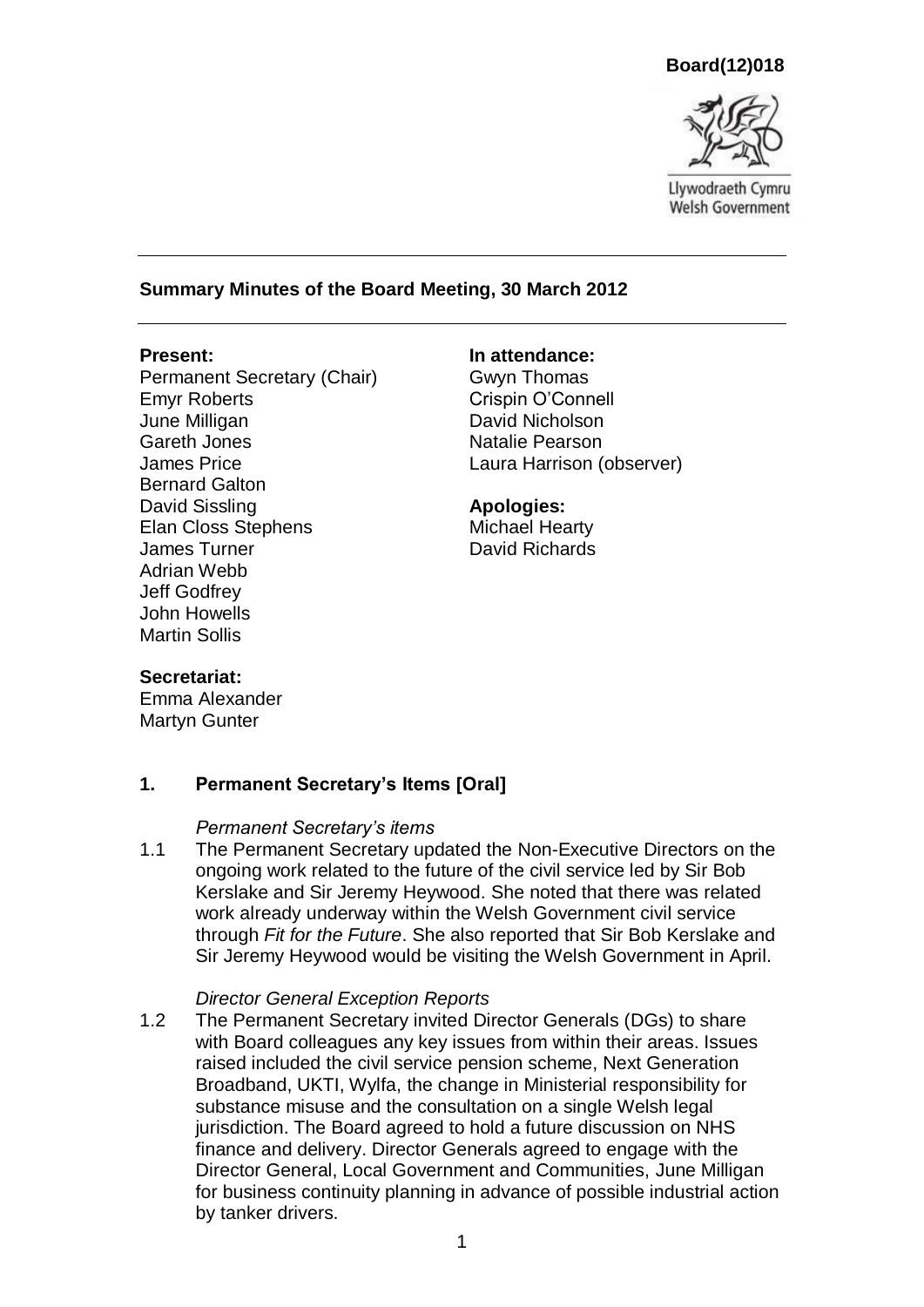## *Remuneration Committee*

1.3 James Turner, Chair of the Remuneration Committee, give a brief update on the meeting held in February which had included regular recruitment reports and a discussion on the Transport Division.

# *Operations Group*

1.3 John Howells, Chair of the Operations Group, gave an update on March's meeting which had included discussions on the Welsh language and iShare. The Group had also discussed the Welsh Government Environmental Management System. James Price, Director General, Business, Enterprise, Technology and Science (BETS) and the Permanent Secretary agreed to discuss the implications for the BETS estate separately.

# **For decision**

# **2. Minutes of 24 February and Matters Arising [Board(12)014]**

2.1 The minutes of the meeting held on 24 February were agreed as an accurate record.

# **3. Merlin Contract Expiry Project [Board(12)015]**

- 3.1 The Permanent Secretary set out the parameters for discussion, and asked that the Board agree on an option for the future strategic direction for Welsh Government ICT.
- 3.2 The Board noted a minute provided by Michael Hearty which conveyed his views as he was unable to attend the meeting.
- 3.3 The Permanent Secretary noted that the First Minister had been briefed in advance of the discussion.
- 3.4 Bernard Galton, DG, People Places and Corporate Services (PPCS) and Crispin O'Connell, Deputy Director, Places and Services summarised the options for consideration and confirmed that the preferred approach was a phased move to multi-sourcing by extending Merlin (but over time starting to separate the ICT Services and Project Services contracts).
- 3.5 The Permanent Secretary asked for initial views from the Chief Information Officer (CIO) and from a Non-Executive Director perspective. Gwyn Thomas, CIO noted the opportunity for the Welsh Government to be at the forefront of ICT in Wales and confirmed that the preferred option provided strategic opportunities. James Turner, Non-Executive Director commented on the sound approaches he had observed, in his role as a member of the Project Board, during the development of the Business Case and the wide engagement that had been undertaken. He also commended the team on the management of the process.
- 3.6 The Permanent Secretary invited detailed comments on the Business Case. The issues raised included: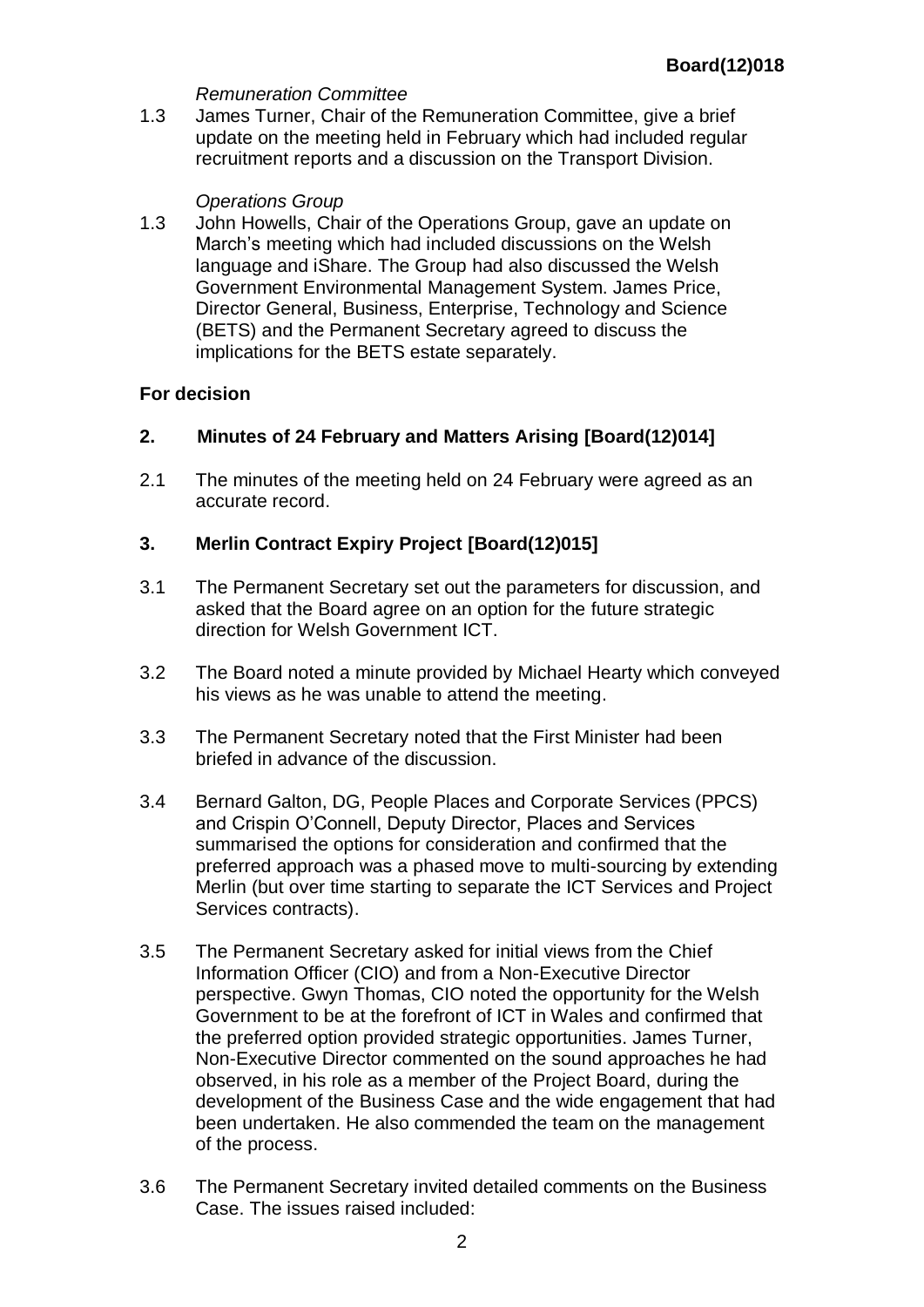- the need to be clear on the scope of multi-sourcing and the associated risks and mitigation;
- agreement that an ICT Risk Mitigation Strategy should be  $\bullet$ developed and considered at a Board meeting before the summer (which would include a focus on multi-sourcing);
- the benefits that could be gained from improving the in-house ICT Intelligent Client Function;
- the importance of identifying business needs through better forecasting and planning in order to determine ICT requirements. The Board were advised that the associated business plan would be discussed by the Operations Group and shared with the Chief Information Officer Council for Wales;
- the need to actively and effectively manage the current contract during the move to any new arrangements.
- 3.7 The Permanent Secretary agreed that the graph showing the breakdown of ICT activity within and outside the current contract should be circulated.
- 3.8 In addition to the economic appraisal, the Board also considered the financial implications of the Business Case with a wide ranging discussion covering value for money, affordability, funding options, opportunity costs and financial arrangements in future years. They agreed with the suggestion made in the minute from Michael Hearty that further work be undertaken using a range of scenarios for budget projections over the period and the implications this might have for the level of service that could be afforded. This should be considered at a Board meeting before the summer.
- 3.9 The Permanent Secretary suggested that the Corporate Governance Committee consider the more detailed work on multi-sourcing.
- 3.10 The Board agreed the preferred approach of a phased move to multisourcing by extending Merlin (but over time starting to separate the ICT Services and Project Services contracts). They also agreed a contingency option of a re-procurement exercise in the event that the contract negotiations could not be successfully concluded.
- 3.11 The Board agreed the First Minister should be briefed on their decision following the meeting. In terms of wider communications, due to the commercially sensitive nature of the issue, the Board agreed that they would not communicate their decision more widely until contract negotiations were concluded.
- 3.12 The Permanent Secretary drew the discussion to a close and the Board agreed to return to the issue at the next meeting if contingency plans were necessary.
- 3.13 The Board commended the high quality of the Business Case and agreed that it had been developed with a proportionately detailed analysis of the potential options and deliverability of the proposal. The Board passed on their thanks to Crispin O'Connell, David Milner, David Nicholson and the wider team.